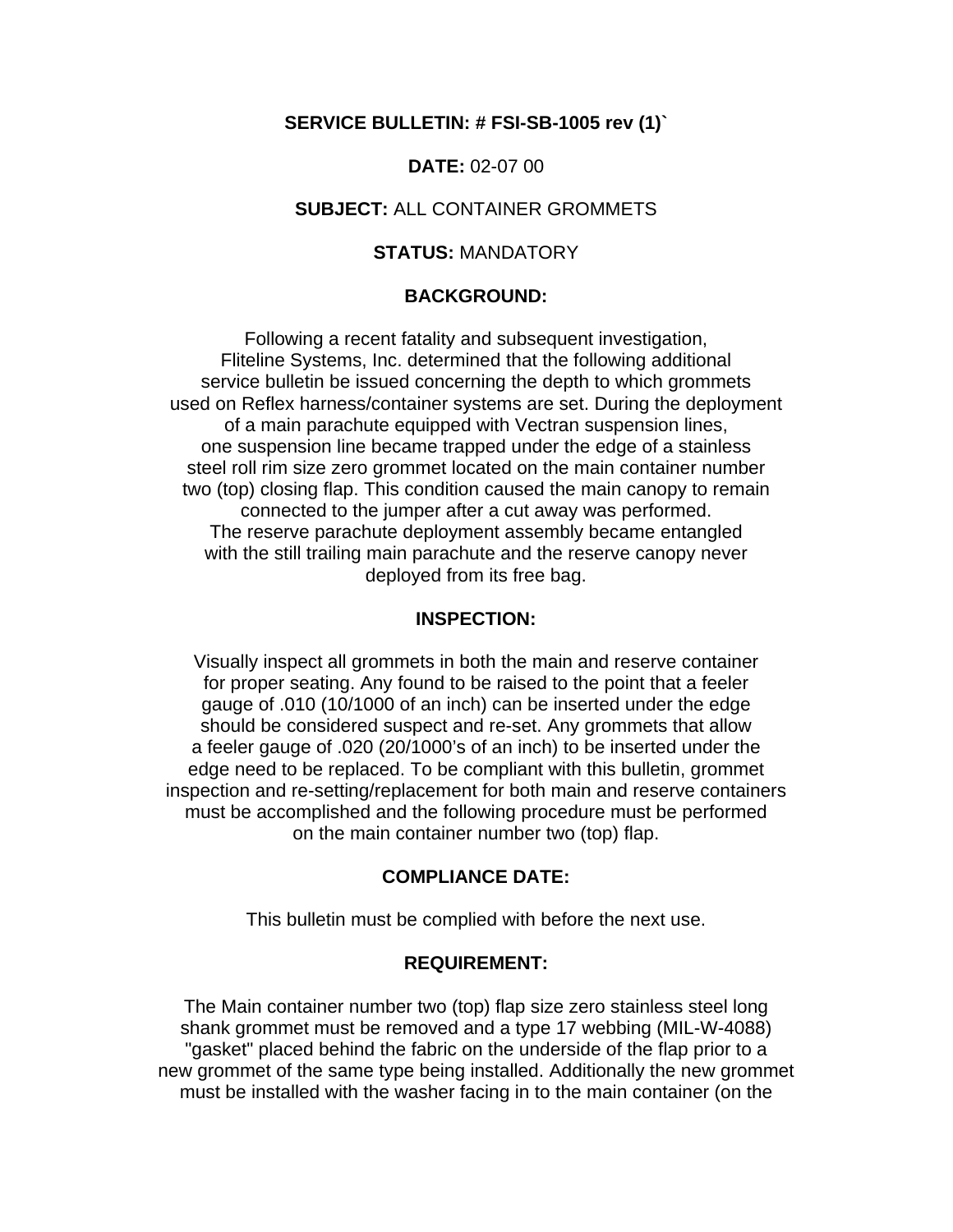underside of the flap). If the repairman so chooses he/she can substitute type 17 (MIL-W-4088) for type 7(MIL-W-4088) or type 9 (MIL-W-4088) webbing processed in the same manner as outlined in the procedure section of this document. This however, will necessitate opening the seam that secures the plastic inside the flap. If this method is chosen a 308 straight stitch sewing machine will need to be employed to re stitch the seam using size "e" thread at 7 to 11 stitches per inch and back sewn at each end. Additionally it may be necessary to remove the reserve canopy from its container to perform this work. This will depend on the size of the harness/container and reserve that is packed in to it.

## **APPLICABILITY:**

All Reflex harness/containers manufactured before January 31 2000 excluding serial numbers 1765, 1769,1771 and 1775.

### **REPAIRMAN:**

Senior or Master rigger

## **MATERIALS REQUIRED:**

1  $\frac{1}{2}$ " length of type 17 webbing (MIL-W-4088)(scissors cut) or 1  $\frac{1}{2}$ " length of type 7 (MIL-W-4088) or type 9 (MIL-W-4088) (scissors cut) if using the sewing machine/open seam method.

1 stainless steel long shank roll rim grommet

# **TOOLS REQUIRED:**

Size zero grommet punch ¼" diameter

Size zero grommet setting tool

Screwdriver with a 4" shaft and 3/16 blade width

8" length wire cutters (dykes). These may not be needed (see procedure for details).

Set of standard (inches) feeler gauges including at least .010 to .020 (10/1000" to 20/1000")

## **PROCEDURE:**

Remove the stainless steel grommet in the following manner: Position the number two (top) main container flap on a solid surface with the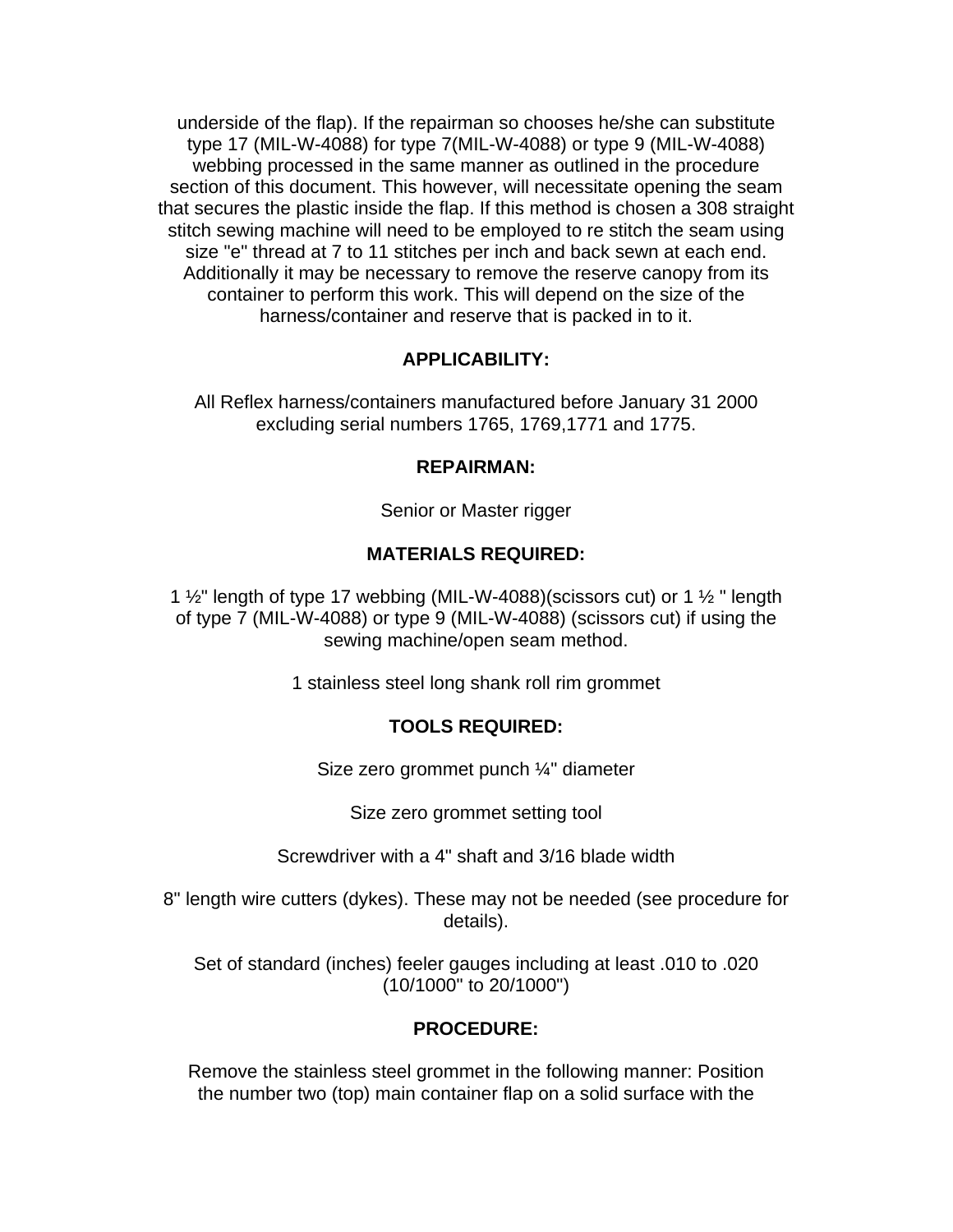washer side of the grommet facing up. Using a screwdriver with a 4" shaft and 3/16"-blade width and a hammer, dent the grommet washer/shank joint radically at four equal points as shown in figure one. This will allow the joint to separate at the dents. The washer can be further depressed from the shank flange by making four additional dents between and at 90 degrees to the original ones as shown in figure two. This will allow enough room to insert the screwdriver blade under the flange of the Shank. Use caution at this step as careless blows can result in the screwdriver blade slipping off the edge of the washer and damaging the flap fabric and plastic. Begin to pry the shank flange up and away from the washer moving around in a circle until the entire flange is near vertical. Next insert the screwdriver blade under the washer and pry it up as far as it will go, working around the washer in a circular manner. If the washer does not separate completely at this point it will need to be pried off the remainder of the shank using 8" wire cutters. This grommet removal procedure will be used to remove any other grommets that will allow a feeler gauge of .020 (20/1000 of an inch) under the edge. Once the grommet has been successfully removed inspect the plastic inside the flap for damage. Next prepare the 1 ½ length of type 17 (scissors cut) by punching a  $\frac{1}{4}$ " size hole in the center of the webbing using the grommet punch.

With the underside of the flap facing up, use the screwdriver to lift the fabric up and away from the plastic. This will allow for easy insertion of the 1 ½ " piece of type 17. Roll the piece of type 17 lengthwise (like a cigarette) and carefully insert it under the fabric and on top of the plastic. Using the screwdriver, unroll the type 17 inside the flap and position it so that the pre-punched hole is directly inline with the existing holes in the plastic and fabric. Insert a new long shank stainless steel roll rim grommet from the upper (top) side of the flap so that it passes through all of the lined up holes. Place the washer of the grommet over the shank then place the shank (face side) of the grommet in the base of the setting tool. Next insert the male portion of the tool through the washer side of the grommet. Begin to set the grommet so that the shank flattens out to form a tight seal against the washer. When the grommet is sufficiently compressed (rolled over), remove the setting tool and inspect the grommet for potential damage. Next check the grommet for depth by trying to insert a feeler gauge of .010 (10/1000 of an inch) under the edges of both the washer and "face " sides.

If a gap is present the grommet will need to be further set in the same manner, be careful to avoid over-striking the grommet as damage may occur. Continue this process until the grommet is compressed to the point that the feeler gauge cannot be inserted under the edge of either the washer or shank (face) sides.

The finished assembly should look like figure three. Sign and date the packing data card with the notation that the AD has been complied with. Repair persons are required to maintain a log of all Reflex serial numbers to which this procedure has been successfully completed and to submit a copy of this list to Fliteline **Systems**